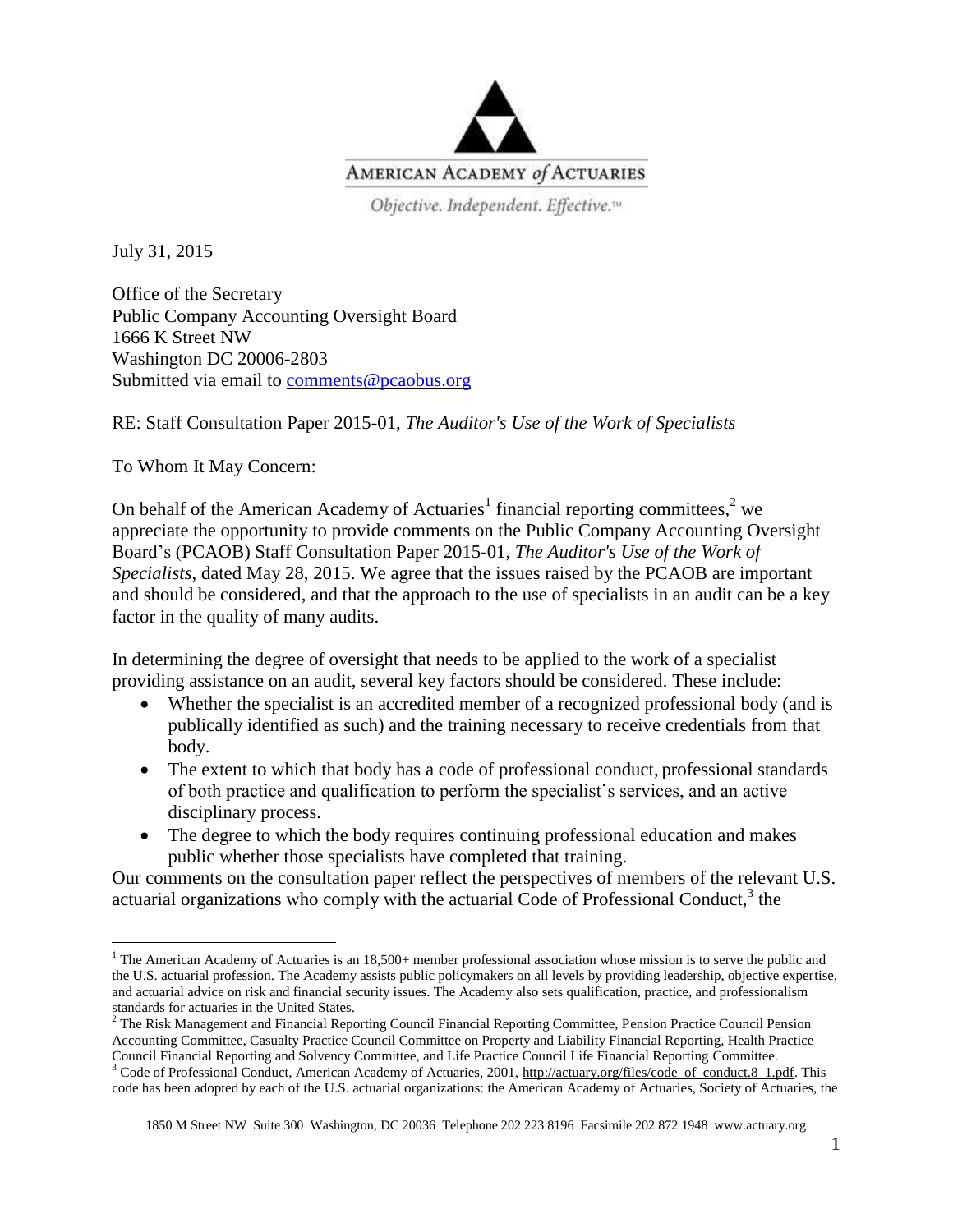actuarial standards of practice (ASOPs),<sup>4</sup> and the "Qualification Standards for Actuaries Issuing Statements of Actuarial Opinion in the United States" (USQS).<sup>5</sup>

The comments in this letter were prepared by a diverse, cross-practice group of actuaries, all of whom have experience with financial audits encompassing each of the four areas outlined in the paper. Following the response summary, the letter includes our formal responses to the specific questions raised in the consultation paper that are relevant to our work.

#### **Response Summary**

### *Existing Guidance*

In recent years, actuarial practitioners, primarily those directly employed or engaged by audit firms, have noted a significant increase in the depth and intensity of the review of their actuarial work products by core audit teams. We believe that the concerns the PCAOB has regarding existing guidance may be more related to a lack of compliance of some, but not all, specialists with the guidance. We do not believe there are any specific problems with the guidance as it relates to actuarial services or actuarial specialists, as defined by the PCAOB consultation draft.

### *One-Size-Fits-All*

One-size-fits-all detailed requirements for specialists are unlikely to be effective or implementable. Even within the actuarial profession, the approaches taken by pension, life insurance, or casualty actuaries may vary and impact the type of validation performed by auditors (e.g., re-performance and assumption review and methodology assessment). Audit procedures that are appropriate for one actuarial practice area may be inappropriate for another.

#### *Compliance With Accounting Rules*

We believe requiring specialist firms external from the auditors to comply with the accounting profession's independence rules is impractical. Accounting firms involved in financial audits (audit firms) expend considerable resources to be confident in their ability to assert independence. Many external specialist firms derive a small portion of their revenue from auditrelated activities. Imposing additional independence requirements on external specialist firms could result in the external specialists' deciding it is no longer economically feasible to provide audit specialist services. The requirements could limit competition and, as a result, some audit firms could no longer obtain external specialist assistance. In the case of the U.S. actuarial profession, specialists would remain bound, due to their code of conduct and professional standards, to maintain objectivity in all of their work and disclose any conflict of interest.<sup>6</sup>

 $\overline{a}$ 

American Society of Pension Professionals and Actuaries, the Casualty Actuarial Society, and the Conference of Consulting Actuaries. Actuaries who are members of these organizations must follow the code.<br><sup>4</sup> http://www.actuarialstandardsboard.org/standards-of-practice/

<sup>&</sup>lt;sup>5</sup> Board of Directors, "Qualification Standards for Actuaries Issuing Statements of Actuarial Opinion in the United States," American Academy of Actuaries, 2008, http://www.actuary.org/files/qualification\_standards.pdf.

<sup>6</sup> Precept 7 of the Code of Professional Conduct.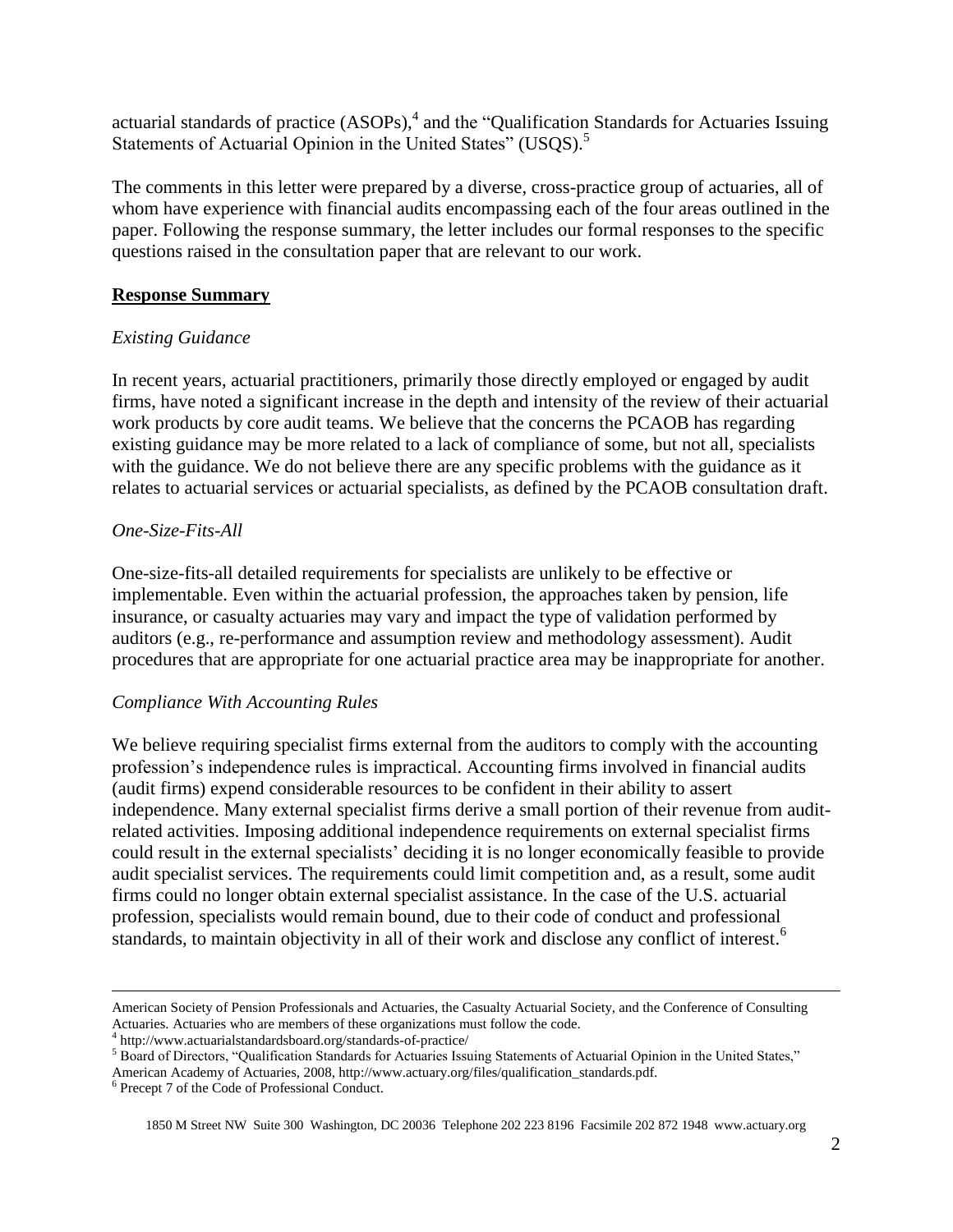Specialists who are employed by audit firms already have to comply with these rules in order to participate as members of an audit engagement team.

### *Supervisory Authority*

A similar issue relates to whether an audit firm is able to extend supervisory authority over an employee of another firm or that employee's work product. Relinquishing control of one's employees to an audit firm, while retaining the legal risk associated with those employees, could result in some specialist firms refusing to provide audit assistance. This issue could be mitigated if the employer includes a requirement in the engagement letter that the contracted specialist may provide the audit firm with copies of work papers and access to the preparers as appropriate.

### *Communication*

We agree with the PCAOB's contention that thorough communication between the audit firm and its internal and external specialists is necessary. This communication could include a detailed and documented understanding of the responsibilities of each party in the audit planning process, the context in which the specialist's work will be used, and ensuring that those specialists are familiar with the relevant principles of auditing (e.g., professional skepticism). In our experience, the large and mid-size audit firms consistently communicate these items and take steps to communicate with their specialists and prepare thorough audit programs. These firms have detailed procedures to accomplish this communication with respect to internal and external specialists.

## *Testing Approach*

For actuarially determined accounting estimates, the testing approach for estimates through complete re-performance is not practical and does not consider the reasonability of the underlying assumptions within the models. Current guidance as quoted on page 40 of the PCAOB consultation paper<sup>7</sup> describes development of an independent estimate and the testing of

<sup>&</sup>lt;sup>7</sup> "For example, potential requirements related to estimates might provide that:

In addition, the Evaluating the work of an auditor's specialist should include:

a. When the auditor's specialist develops an independent estimate, determining whether:

<sup>(1)</sup> The methods (which may include models) used by the specialist are appropriate, including whether those methods are (1) in conformity with the applicable financial reporting framework, (2) generally accepted within the specialist's field of expertise, and (3) applied consistently, including whether consistency is appropriate considering changes in the environment or circumstances affecting the company; and

<sup>(2)</sup> The significant assumptions used by the specialist are reasonable, taking into account information presented in the report or documentation of the specialist, in view of the auditor's understanding of the company, its environment, and other evidence available to the auditor.

b. When the auditor's specialist tests the methods and significant assumptions used by the company, evaluating the conclusions of the specialist about:

<sup>(1)</sup> The appropriateness of the company's methods including whether those methods are (1) in conformity with the applicable financial reporting framework, (2) generally accepted within the specialist's field of expertise, and (3) applied consistently, including whether consistency is appropriate considering changes in the environment or circumstances affecting the company;

<sup>(2)</sup> The reasonableness of the company's significant assumptions, taking into account information presented in the report or documentation of the specialist, in view of the auditor's understanding of the company, its environment, and other evidence available to the auditor; and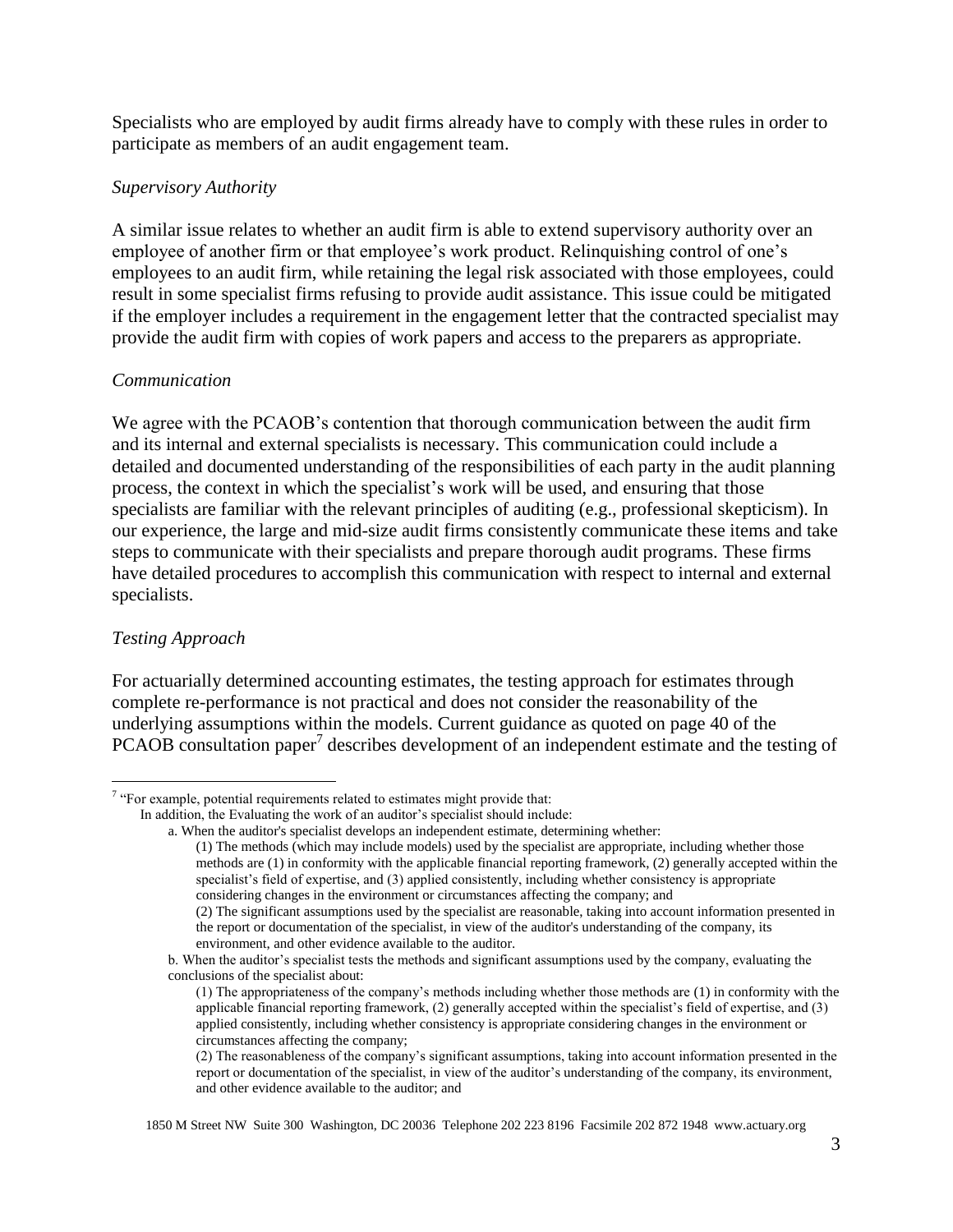methods and significant assumptions as two approaches that provide for tailoring the approach to the particular circumstance. PCAOB's Interim Standard (AU) Section 336, *Using the Work of a*  Specialist,<sup>8</sup> further describes the acceptability of the use of an audit approach specific to the particular circumstance that may not involve re-performance or independent testing.

The ability of audit firms to test the work of a reporting entity's internal or external actuarial specialist varies, depending on what is being tested. For example, an audit firm can test the calculation of a reserve for a specific life insurance policy. Testing of total reserves—the combination of individual claim reserves and incurred but not reported (IBNR) reserves—for a group of casualty or health insurance policies is also reasonable. However, replicating calculations for an estimate based on a complex model that simultaneously handles many different contingencies and outcomes, such as a model used to develop the valuation for an entire pension plan, a large book of life insurance policies, or asbestos obligations of a casualty insurer is a difficult, time-consuming, and costly proposition when less expensive and more efficient methods of obtaining sufficient evidence are available.

Currently, an auditor's actuarial specialist often can obtain sufficient information to prepare an estimate within the materiality requirement of an audit that will provide the auditor with additional evidence to determine whether the actuarial estimate is reasonable. This alternative test often requires the auditor's actuary to examine not just the mechanics of the model that is being tested, but also the reasonability of the assumptions made by the reporting entity's specialist. The reasonability of the assumptions are as important, if not more important, than the mechanical calculations of the reporting entity's specialist's model.

In addition, many of these models are proprietary to external firms that have developed the estimate used by the reporting entity. As a proprietary model, the details of the model are owned by the external specialist's firm and may not be transparent to the user of the results. Preparing a test that is close to re-performance after the reporting entity has completed its work may not be feasible given current reporting time constraints and may cost the reporting entity fees equivalent to or more than what was spent developing the initial estimate.

#### *Audit Scope Procedures*

 $\overline{a}$ 

We believe a distinction needs to be drawn in audit scope between the procedures necessary when the reporting entity's specialist involved in determining accounting estimates is employed by the entity and when that specialist is employed by an outside firm. The specialist employed by the reporting entity cannot reasonably be considered to be independent in the audit sense, and objectivity can be difficult to achieve in such a situation. However, objectivity is more likely

<sup>(3)</sup> The company's basis for selecting the methods and assumptions used in developing the estimate, including whether the company considered alternative methods and assumptions..."

<sup>&</sup>lt;sup>8</sup> "An audit may use the findings of the company actuaries by (1) obtaining an understanding of the methods and assumptions used by the company actuaries, (2) making appropriate tests of the data provided to the company actuaries and (3) evaluating whether the company actuaries' findings support the recorded reserves; or perform other test work such as an independent analysis. When reviewing the analysis of company actuaries, the actuary will test certain key assumptions, perform other recalculations or perform spot-checks. If the actuary determines that the findings of the company actuaries support the recorded reserve, further detailed analysis may not be required."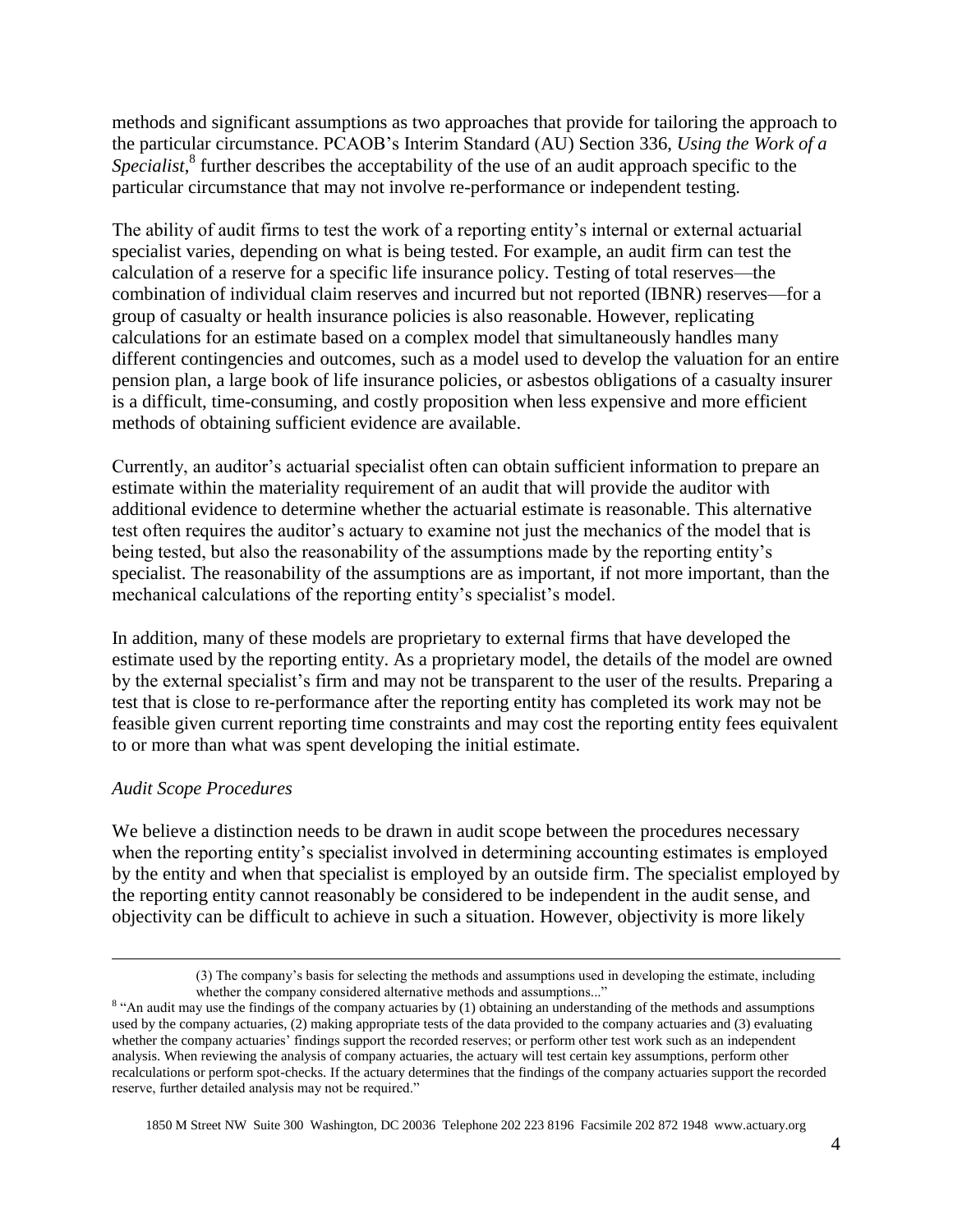when the specialist is external, if for no other reason than the external specialist's employer needing to legally protect itself. In a case in which the reporting entity provides a significant proportion of the revenue of an external specialist, an auditor may need to perform additional procedures to verify the objectivity of the development of the specialist's work product used. This should not require audit procedures and rules that apply in all cases.

## *Revising the Standard of Audit Estimates*

We believe that the revision to this standard should be performed in conjunction with any consequential or associated review of the standard on the audit of estimates, as they are inextricably linked.

## *Cooperation*

We believe that the PCAOB and the International Auditing and Assurance Standards Board (IAASB) should cooperate in establishing standards that are as consistent as practical. Such coordination would better enable multinational audit firms or entities to operate and organize the use of specialists in a consistent manner.

# **Formal Responses to the Staff Consultation Paper 2015-01 Questions**

*1. Does the information presented in Section III accurately characterize current practice? Are other aspects of current practice – at larger and smaller accounting firms – relevant to the staff's consideration of potential standard setting in this area?*

We believe the information presented in Section III accurately characterizes current practice.

## *2. Are there any challenges associated with current practice, especially for those accounting firms that have incorporated the standards of the IAASB or of the ASB into their audit methodologies?*

Challenges to the use of specialists in an audit include: the lack of familiarity of audit staff with actuarial methods; the complex models that are sometimes used by actuaries; and sufficient understanding of the critical data items used by actuaries in their models/methods. Those charged with selecting audit specialists should consider the ability of the specialists to communicate these methods and procedures to non-specialists.

- *3. For accounting firms that use the work of an auditor's specialist:*
	- *a. Does the firm employ or engage those specialists? How does the firm decide to employ versus engage a specialist? For larger firms that employ specialists, are there circumstances when the firm uses engaged specialists? If the firm employs and engages specialists, describe the relevant ways in which each may be used in an audit.*

This decision usually depends on audit economics and the allocation of internal resources (e.g., availability of employed specialists in the practice area in question).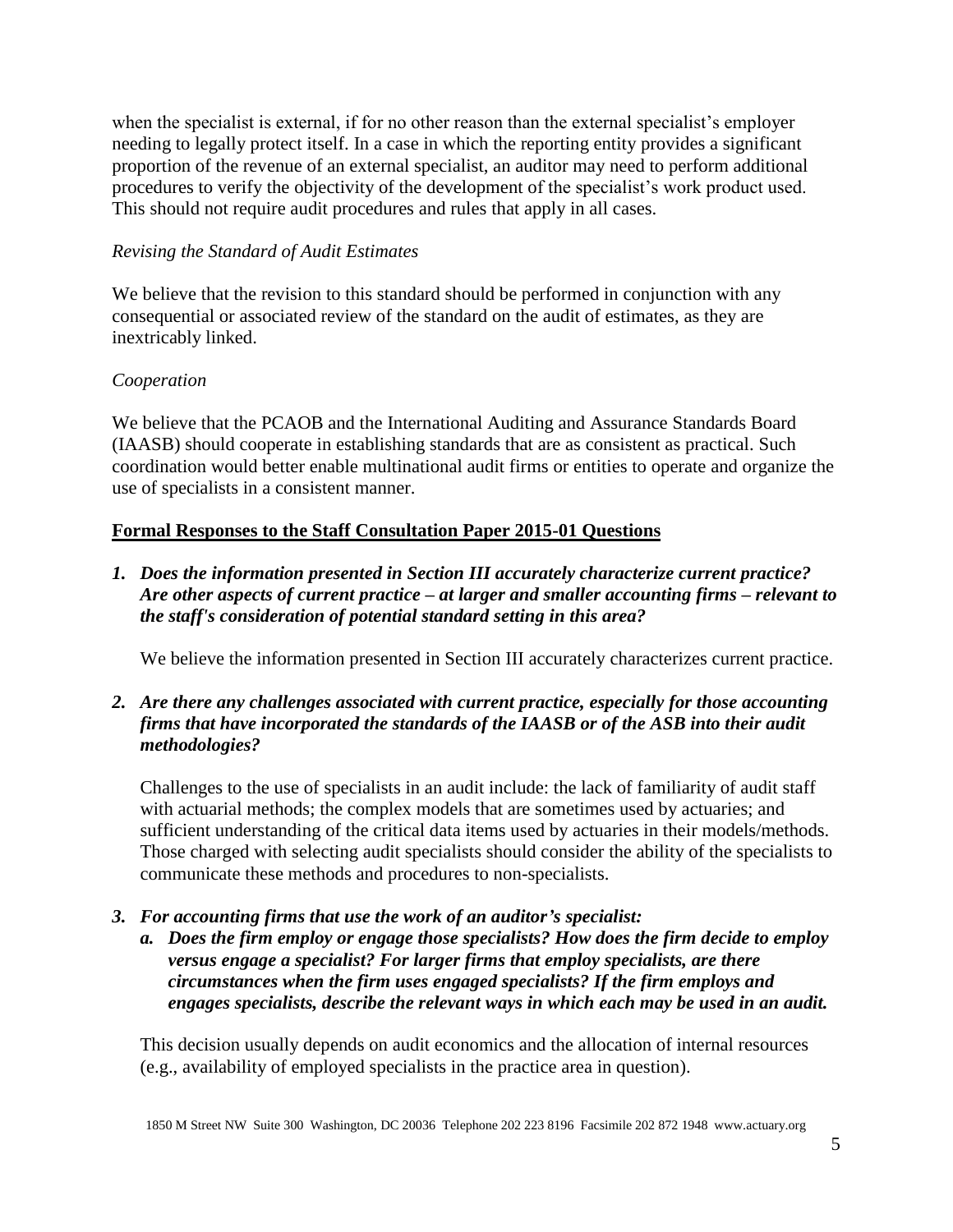## *b. Does Figure 1 in Section II.A accurately describe the activities for which the firm uses the work of a specialist? What other specialized knowledge and skill do specialists have and in what areas of the audit is their work commonly used?*

We believe Figure 1 in Section II.A accurately describes the activities for which the firm uses the work of a specialist. Other areas of the audit in which valuation actuaries may be involved include warranty obligations, outstanding loyalty reward points, gift card breakage, net asset values of funds with securitized insurance contracts, and customer refunds.

## *c. What type of work do the specialists perform? Does the type of work vary depending on whether the firm employs or engages the specialist? Does the type of work vary depending on the specialist's field of expertise?*

The type of work varies significantly by level of audit materiality; risk assessment and associated uncertainty, especially relative to the size of the entity and the size of the item being reviewed; and nature of the coverage provided. In some cases, independent estimates are necessary, while others require a review of the basis, methodology, assumptions, and documentation of management's estimates.

# *d. Is the auditor's specialist more likely to assist in testing the company's process or developing an independent estimate? Why?*

As indicated in our response to question 3.c., it depends upon the circumstances of the company and the risks involved. For actuaries it also may depend on practice area; for example:

- Actuaries practicing in the property and casualty field are more likely to produce an independent estimate given the nature of the methodologies used in this practice area.
- Actuaries practicing in the pension field are more likely to focus on the qualifications of the preparing actuary and the reasonableness of the assumptions reflected in the measurements.

# *4. For accounting firms that use the work of an auditor's employed specialist:*

*a. Does supervising the work of employed specialists in accordance with Auditing Standard No. 10 present any challenges?*

We believe that supervising the work of employed specialists in accordance with Auditing Standard (AS) No. 10 does present challenges. These include: an assessment of the credentials, knowledge, and experience of an actuary; the quality and timeliness of the communication between the specialist and supervisor; and the experience in the area of the assigned supervisor.

# *b. How does the firm evaluate whether the work was performed and whether the results of the employed specialist's work support the conclusions reached?*

A great deal of communication between the auditor and specialist is required, as is a detailed review of the specialist's processes and findings by the auditor.

1850 M Street NW Suite 300 Washington, DC 20036 Telephone 202 223 8196 Facsimile 202 872 1948 www.actuary.org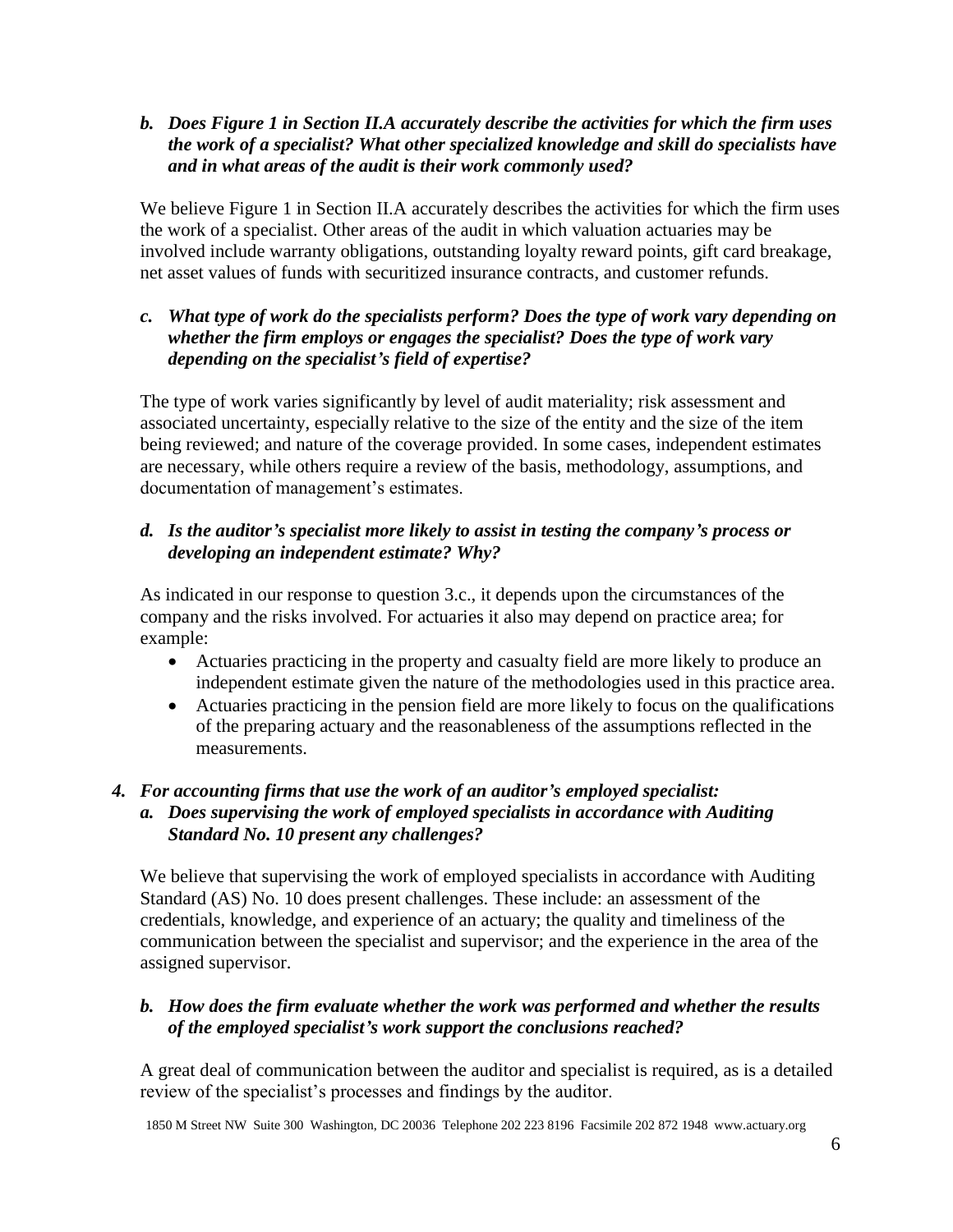## *c. Does this evaluation vary by the nature of the specialization and degree of the auditor's familiarity with that particular specialization?*

We do not have a response to this question at this time.

## *d. How would the evaluation change if the firm engaged the specialist?*

We do not have a response to this question at this time.

*e. What is the process for determining whether more senior specialists in the firm, such as partners or principals, should assist the auditor in supervising the work of the specialist? How does that assistance affect the auditor's supervision of the work of the employed specialist?*

We do not have a response to this question at this time.

*5. For accounting firms that use the work of an auditor's engaged specialist: a. What process does the firm use to assess the knowledge and skill of a specialist before engaging the specialist?*

We believe the process usually includes an interview of the individual(s) or firm expected to be involved, together with assessment of qualifications and prior similar work of the person in charge of conducting the review.

*b. Are there circumstances when the auditor performs procedures in addition to those specified in AU sec. 336 to evaluate the work of the specialist (e.g., performs procedures similar to those in Auditing Standard No. 10)? If so, describe those circumstances and the reasons for using that approach. Do senior specialists in the firm (if any), such as managers and partners, assist in evaluating the engaged specialist's work?*

Circumstances when the auditor may perform additional procedures can include analytics, such as trends of relevant ratios of reserves or other recommended values or experience.

*c. How does the firm apply the requirements of AU sec. 336, in conjunction with the risk assessment standards, to the use of the work of an engaged specialist?*

Although practice varies, procedures specified in AU 336 are followed.

*d. In using the work of an engaged specialist, does the firm have access to all the methods and models of that specialist or are there instances when access to proprietary methods or models is restricted by the specialist or the specialist's employer?*

There are times in which proprietary methods/models are used. The acceptability of this practice depends on the coverage involved, model validation procedures, a review of prior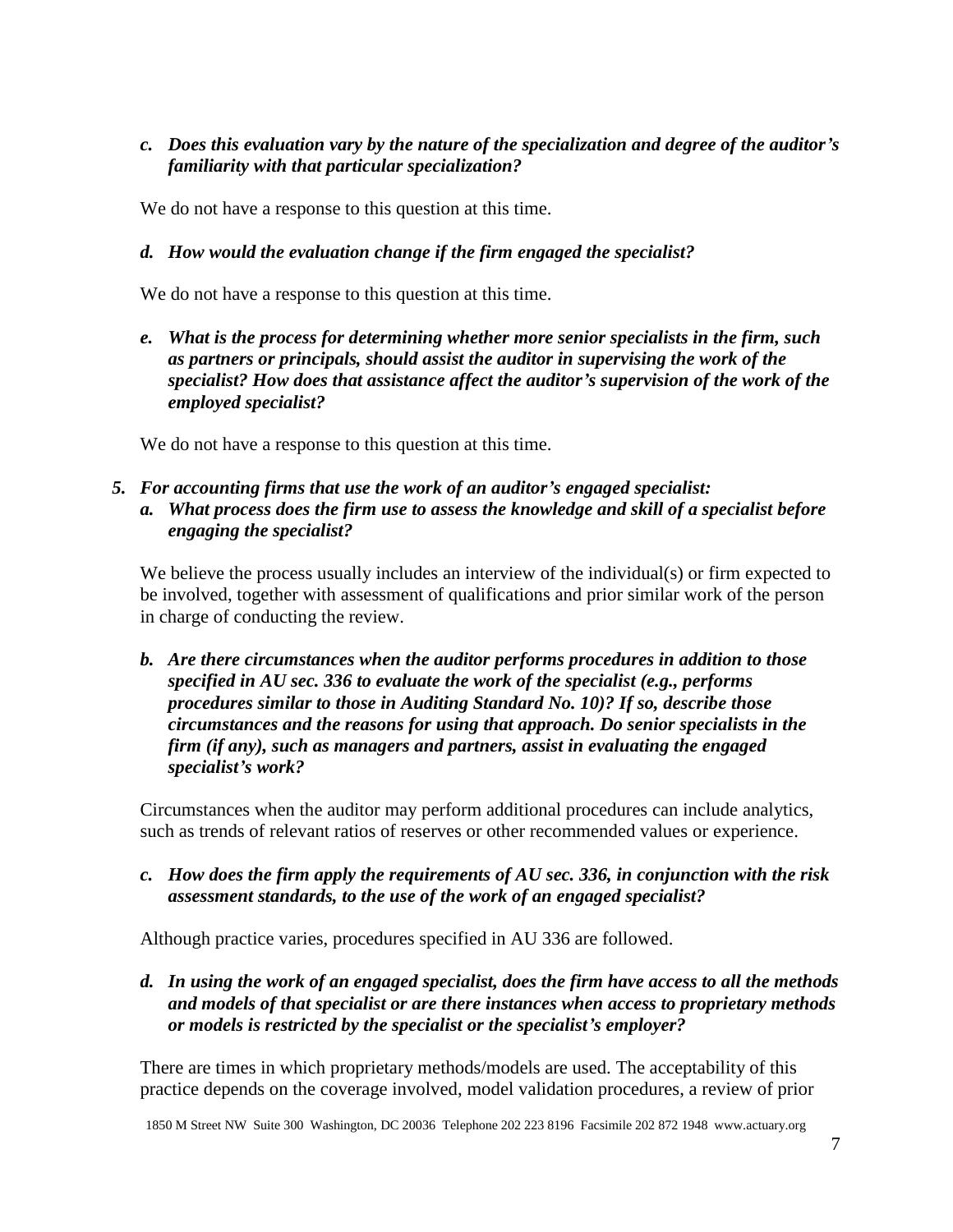use of the models/methods with other clients, and a review of the assumptions used in the model with respect to consistency with prior periods and overall reasonableness.

For additional details, please see our response to question 8.b. below.

- *6. For accounting firms that use the work of a company's specialist:*
	- *a. What are the circumstances in which the firm uses the work of a company's specialist? If so, describe the related audit procedures performed in connection with the specialist's work. Are there circumstances when the auditor performs procedures in addition to those specified in AU sec. 336 to evaluate the work of the specialist? If so, describe those circumstances and the reasons for using that approach.*

A firm may use the work of a company's specialist if the risk of misstatement is not material, the estimate involved is a very straightforward calculation, or there has been no change made in methods/assumptions since the most recent review by the auditor's specialist was conducted.

*b. Does Figure 1 in Section II.A accurately describe the activities for which the auditor uses the work of a company's specialist? Are there other activities in which the auditor uses the work of a company's specialist that should be considered within the scope of this project?*

Figure 1 reasonably describes the activities in which an auditor uses the work of a company specialist. In the case of some entities, a corporate actuarial department may perform its own validation of assumptions and methods used by the actuaries who provide measurements of reserves or other obligations for management.

*c. In what circumstances has the firm concluded that the findings of the company's specialist were unreasonable and therefore performed additional procedures, as required by AU sec. 336? In those circumstances, what procedures did the auditor perform?*

We do not have a response to this question at this time.

*d. How does the firm currently apply the requirements of AU sec. 336, in conjunction with the risk assessment standards, to the use of the work of a company's specialist?*

We do not have a response to this question at this time.

## *e. Are there any differences between how the firm uses the work of a company's employed specialist and a company's engaged specialist?*

Overall, there is little difference in procedures followed when the firm uses the work of a company's employed specialist and a company's engaged specialist, although the validation of the qualifications of external actuaries are performed each time these actuaries are utilized, while the qualifications of internal actuaries are assumed because of prior validation.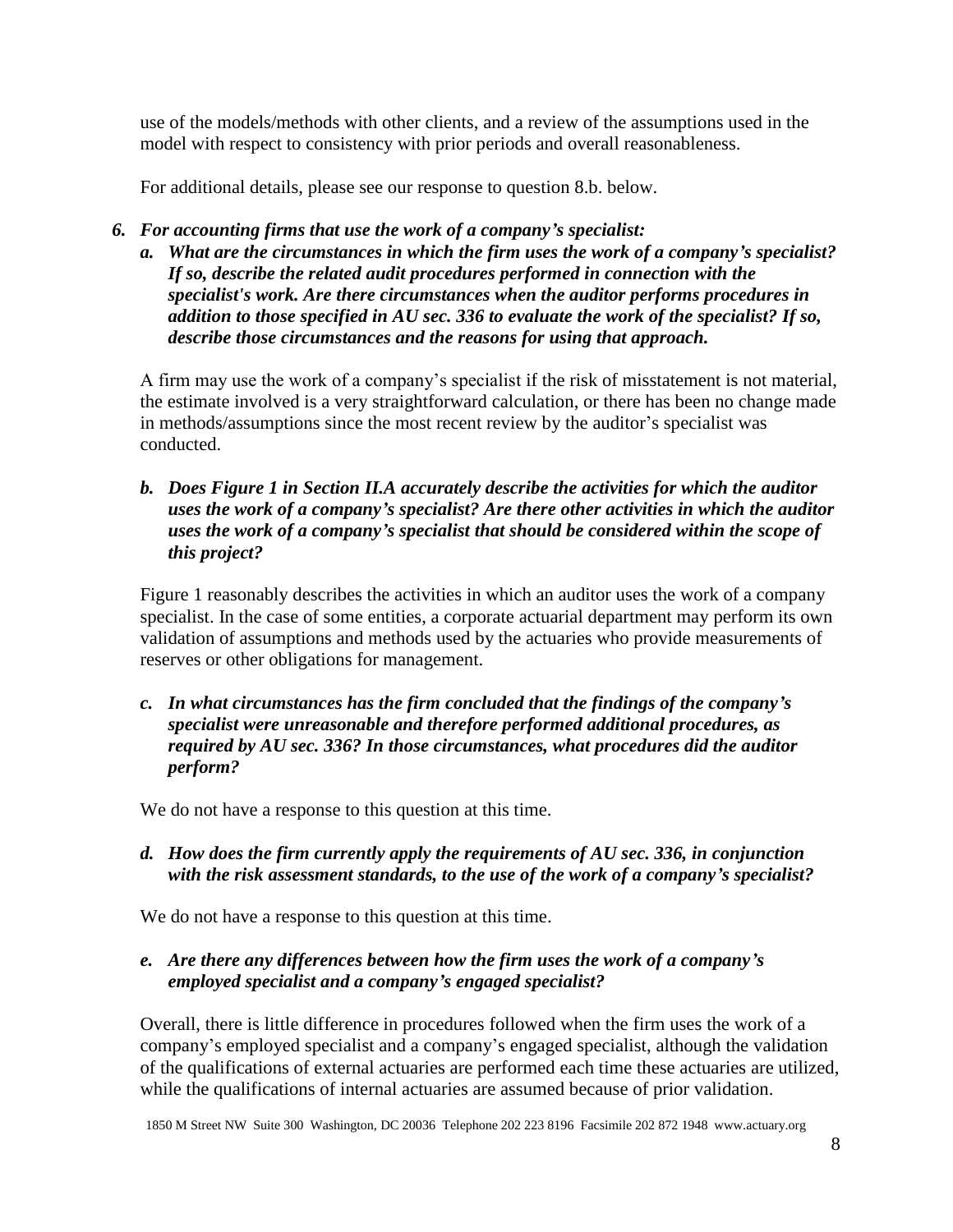## *7. This section provides the staff's views about the need to improve the standards based on issues related to the standards, inspections observations, and the views of the SAG. Do commenters agree with the staff's analysis of the need to improve standards? Are there other issues the staff should consider with respect to this need?*

In general, we suggest adopting clearly stated principles-based standards. More explicit guidance relating to the use of an actuary as a specialist, possibly emphasizing the importance of assumptions/selection of parameters used by life and pension actuaries, and enhanced guidance with respect to the audit of the underlying data used by the actuary could be useful. We note the statement made in the consultation paper that specialists generally do not have training regarding skepticism—this may be true for certain specialists not employed by the audit firm, but an actuary's training is geared to skeptical analysis.

## *8. When an auditor obtains an understanding of the methods used by the company's specialist:*

*a. If the auditor has access to the specialist's methods (or models), is that access at a sufficiently detailed level (as opposed to a general level, such as a website description) to allow the auditor to obtain sufficient appropriate audit evidence?*

In general, the auditor has access to sufficiently detailed descriptions of methods, assumptions, and audit outputs that should enable the auditor to obtain appropriate audit evidence. The time used for this purpose varies widely, depending on the auditor's experience with the risks and actuarial methods involved. The actuary should take the time to explain the procedures followed (in sufficient detail as warranted by the auditor's assessment of and experience with the risks) and assumptions made, although it depends on the significance of the item being discussed. The increased use of specialized valuation software may limit the auditor's direct access to the methods or models used by the actuary.

## *b. If the auditor does not have such access, how does the auditor obtain sufficient appropriate audit evidence regarding the relevant assertion?*

Usually, the auditor discusses the trends in estimates with the actuary involved (either the auditor's actuary or management's actuary) and seeks to understand any changes between the accounting values and the actuary's audit range. The auditor also seeks to understand the factors underlying the year-over-year change in the assertion.

The actuary also may provide the auditor with a set of output exhibits when direct access to methods/models is not possible due to software licensing arrangements. The auditor may review the reasonableness of the model by sensitivity testing the key inputs into the model and examining the outputs provided by the company.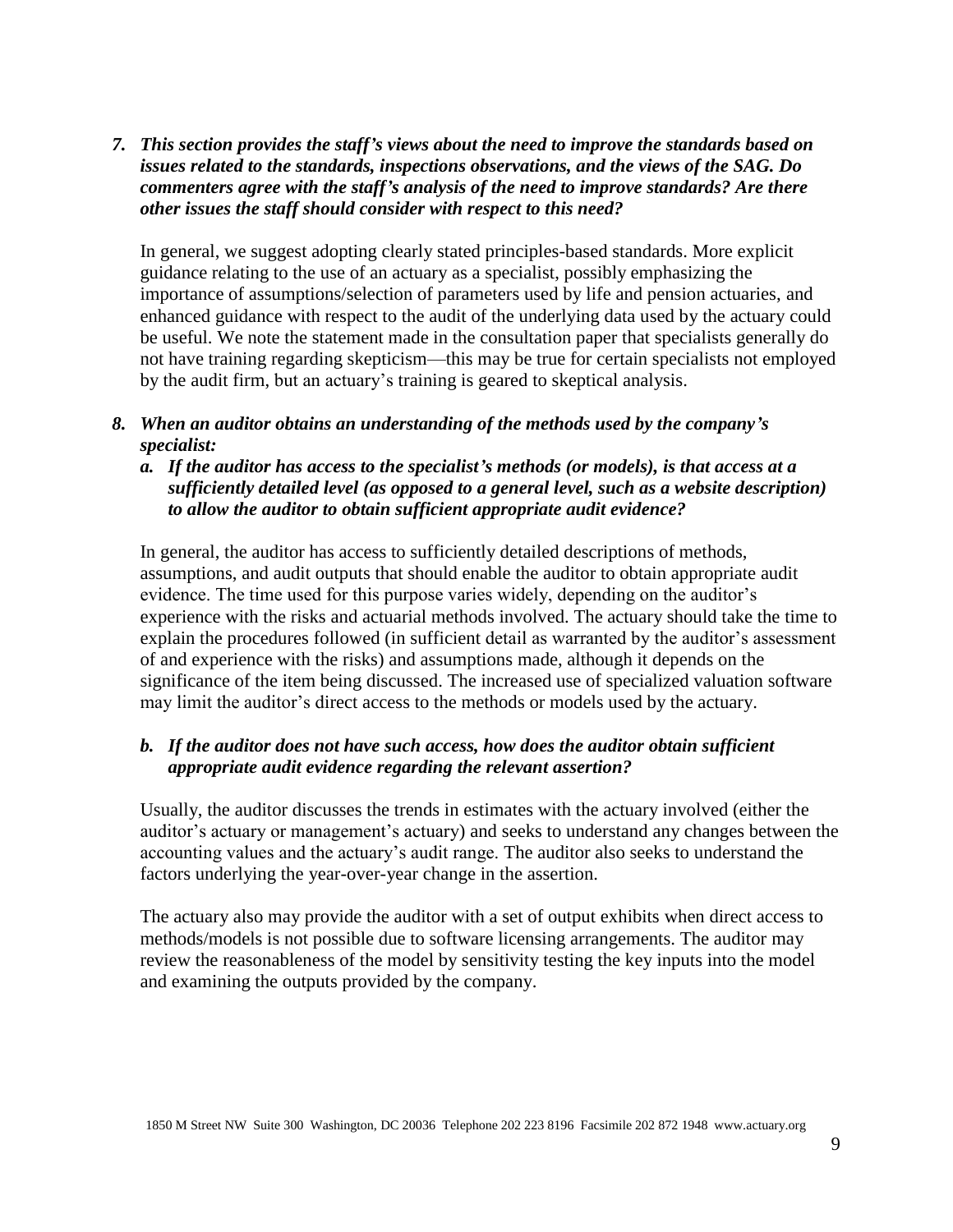#### *9. Are revisions to PCAOB standards the most appropriate way to address the issues as discussed in this staff consultation paper? Are there other alternatives that should be considered?*

The revisions to PCAOB standards are appropriate to address the issues discussed in this paper. Performing an implementation review of relevant PCAOB standards similar to that made by the IAASB may provide further insight into where revisions are needed. Nevertheless, pursuing ways to enforce the current standards may be more tenable than revising current standards.

#### *10. Should the auditor perform the same procedures when using the work of an auditor's engaged specialist as those required for an auditor's employed specialist?*

In general, similar procedures are applicable. However, because of prior work relationships, certain procedures regarding validating qualifications of the auditor's employed specialists do not need to be repeated, other than to validate continuing education compliance.

#### *11. Are there other considerations related to the alternatives presented that the staff should be aware of?*

We do not have a response to this question at this time.

## *12. Are there other alternatives related to the auditor's use of the work of an auditor's specialist that would result in the consistent treatment of the work of an auditor's employed and engaged specialist? If so, explain the other alternatives.*

We do not have a response to this question at this time.

### *13. Are there any limitations on an auditor's ability to treat the work of an engaged specialist the same way as that of an employed specialist?*

We are not aware of any limitations on an auditor's ability to treat the work of an engaged specialist in the same way as that of an employed specialist.

*14. Is it appropriate for an auditor to consider the knowledge, skill, and objectivity of a company's specialist when evaluating the reliability of information provided by that specialist? If so, how might the company's use of the work of a competent and objective specialist under the potential alternatives affect the nature, timing, and extent of the auditor's procedures?*

We believe it is appropriate for an auditor to consider the knowledge, skill, and objectivity of a company's specialist when evaluating the reliability of information provided by that specialist. However, it should not affect the auditor's procedures.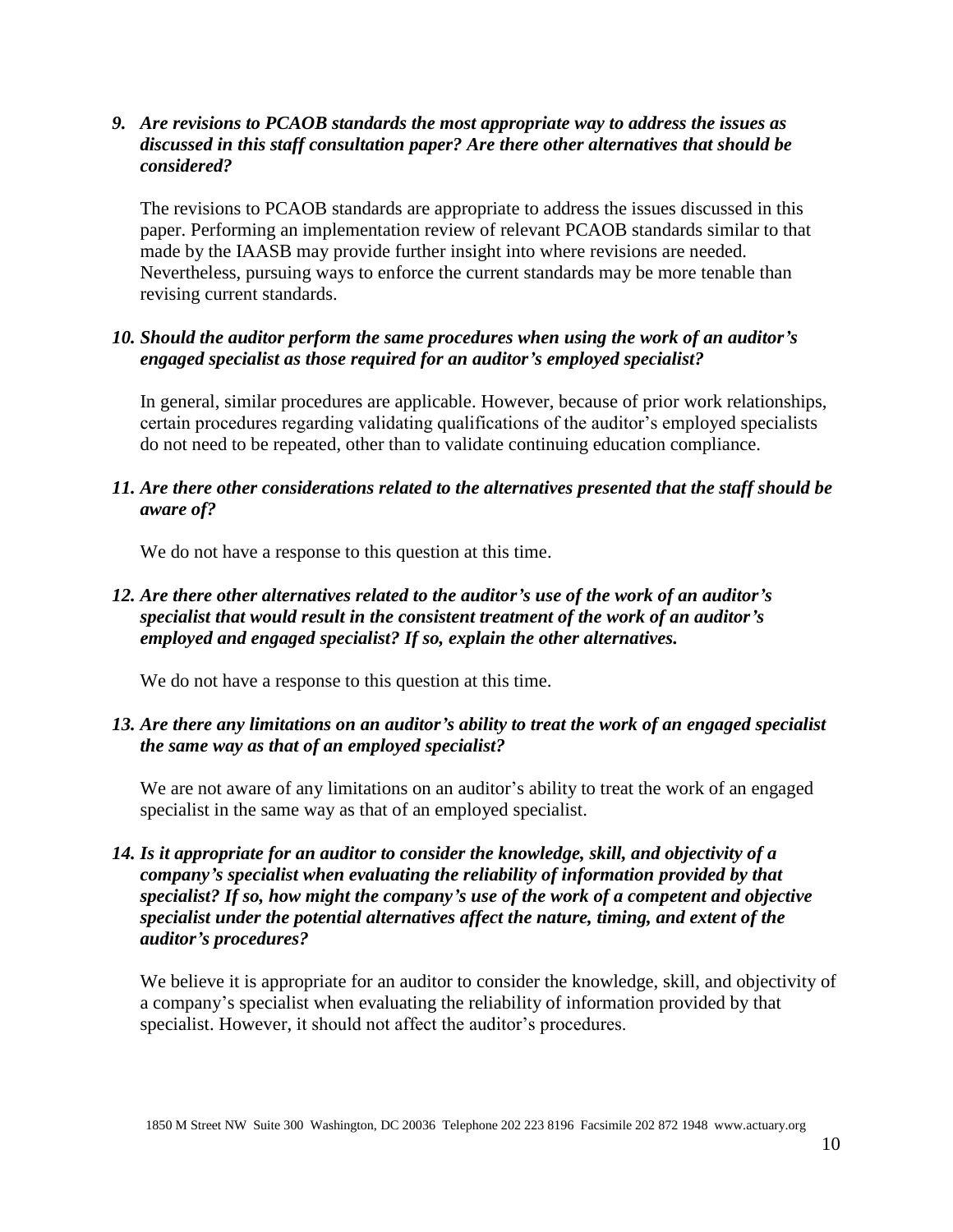#### *15. How do auditors currently obtain an understanding of the assumptions and methods used by a specialist under AU sec. 336?*

Auditors currently obtain an understanding of the assumptions and methods used by a specialist under AU 336 by ensuring the specialist understands his or her role. The auditor may want to undertake a discussion of the documentation of the specialist's findings with respect to methods and assumptions made.

Audit and company specialist actuaries typically invest time helping auditors understand the material effects of various assumptions/methods, the sensitivity in the result to changes in key assumptions, and other key risks and uncertainties in the estimate. Actuaries also are required to disclose many of these items by our ASOPs in communications with the principal user of our work product.<sup>9</sup>

As noted on page 30 of the staff consultation paper, "[i]n cases when the auditor does not possess the specialized knowledge or skill to perform those more rigorous procedures, the auditor might need to employ or engage his or her own specialist." This generally would be the case when reviewing a company's obligations for pensions and other postretirement benefit plans or for insurance liabilities.

In a situation in which the auditor's specialist is reviewing information provided by the company's specialist, the auditor's specialist should perform testing sufficient to confirm whether the methods, assumptions, and results are reasonable. The test of reasonableness may be accomplished by reviewing appropriately documented actuarial communications provided by the company's specialist, testing census data and assumptions, independently estimating the balance in question, etc. It should not require the auditor's specialist to reproduce the company's specialist's work in most cases.

When determining what level of testing the auditor should perform on information provided by the company's specialist, it is important to establish appropriate limits on the amount of testing required so that the testing is not unduly burdensome. For example, in reviewing a company's obligations for pensions and other postretirement benefit plans, it would be unnecessary to require the auditor to reproduce the work of the company's specialist. Instead, it would be more appropriate to require the auditor (or its specialist) to evaluate the reasonableness of significant assumptions and appropriateness of methods used by a company's specialist.

The large auditing firms already employ in-house actuarial specialists or engage actuarial specialists. These auditor's specialists generally review the methods, assumptions, data, etc. used by the company's actuary specialist to ensure that they are reasonable and appropriately documented. They also provide the audit engagement team with a detailed report summarizing their review and conclusions. The staff consultation paper does not appear to specifically address a situation in which both the company and the auditor use their own

 $\overline{a}$ 

<sup>9</sup> ASOP No. 41, *Actuarial Communications*, Actuarial Standards Board, 2010, [http://www.actuarialstandardsboard.org/asops/actuarial-communications/.](http://www.actuarialstandardsboard.org/asops/actuarial-communications/)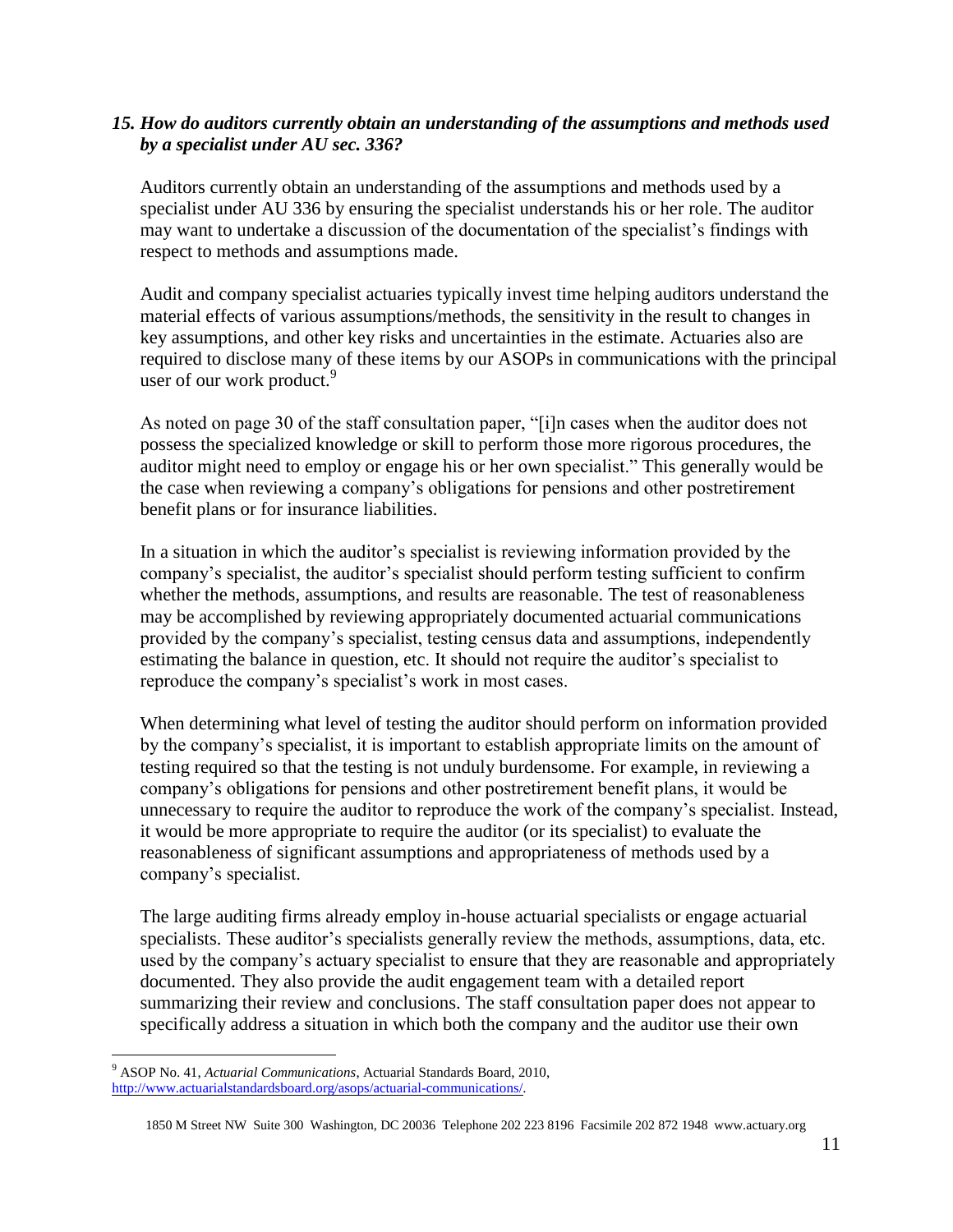specialists, but it is a very common situation for actuarial specialists. The use of auditor's specialists may be less common among smaller auditing firms.

*16. Should the work of a company's specialist be treated as audit evidence the same way as other information provided by the company? Are there concerns associated with more rigorous testing of the work of a company's specialist that may result from this approach? For example, would auditors increasingly need to employ or engage specialists to perform work to assist the auditor with such testing?*

The work of a company's specialist should be treated as audit evidence in the same way other information provided by the company is used. As risks to which companies are exposed continue to become more complex, the need for employed or engaged specialists' review will likely increase on the audit.

## *17. Are there other alternatives that would be a more appropriate response to the risks of material misstatement in areas where companies use the work of specialists? If so, what are those alternatives?*

We do not have a response to this question at this time.

## *18. Are there any practical concerns with rescinding AU sec. 336? The staff is especially interested in the views of auditors, companies that typically use the work of specialists, and specialists, including those in specialized industries (such as oil and gas and environmental engineering). Are there other challenges associated with testing the work of a company's specialist?*

To the extent that the auditor does not recognize the risks involved or does not understand the description of the procedures, methods, and assumptions used by the company/company specialists, the auditor will continue to need to rely on the work of and communication with the auditor's specialists. However, the auditor needs to remain informed about the methods and assumptions used and conclusions reached. The auditor must understand the work of both the company's specialist and her/his own specialist. The auditor will need to continue to document the basis for her/his agreement or disagreement with the specialists' conclusions.

## *19. Are the potential definitions of an auditor's specialist and a company's specialist appropriate? If not, what would be alternative definitions for those terms?*

The potential definitions of an auditor's specialist and a company's specialist are appropriate. We encourage definitions to be consistent with those used by the IAASB.

*20. Is it appropriate to retain the definition of a specialist from AU sec. 336 or is there a need to update the definition to reflect the increased use of the work of persons with specialized knowledge or skill in accounting and auditing? For example, should that definition also include those with specialized knowledge or skill in income taxes or IT?*

We do not have a response to this question at this time.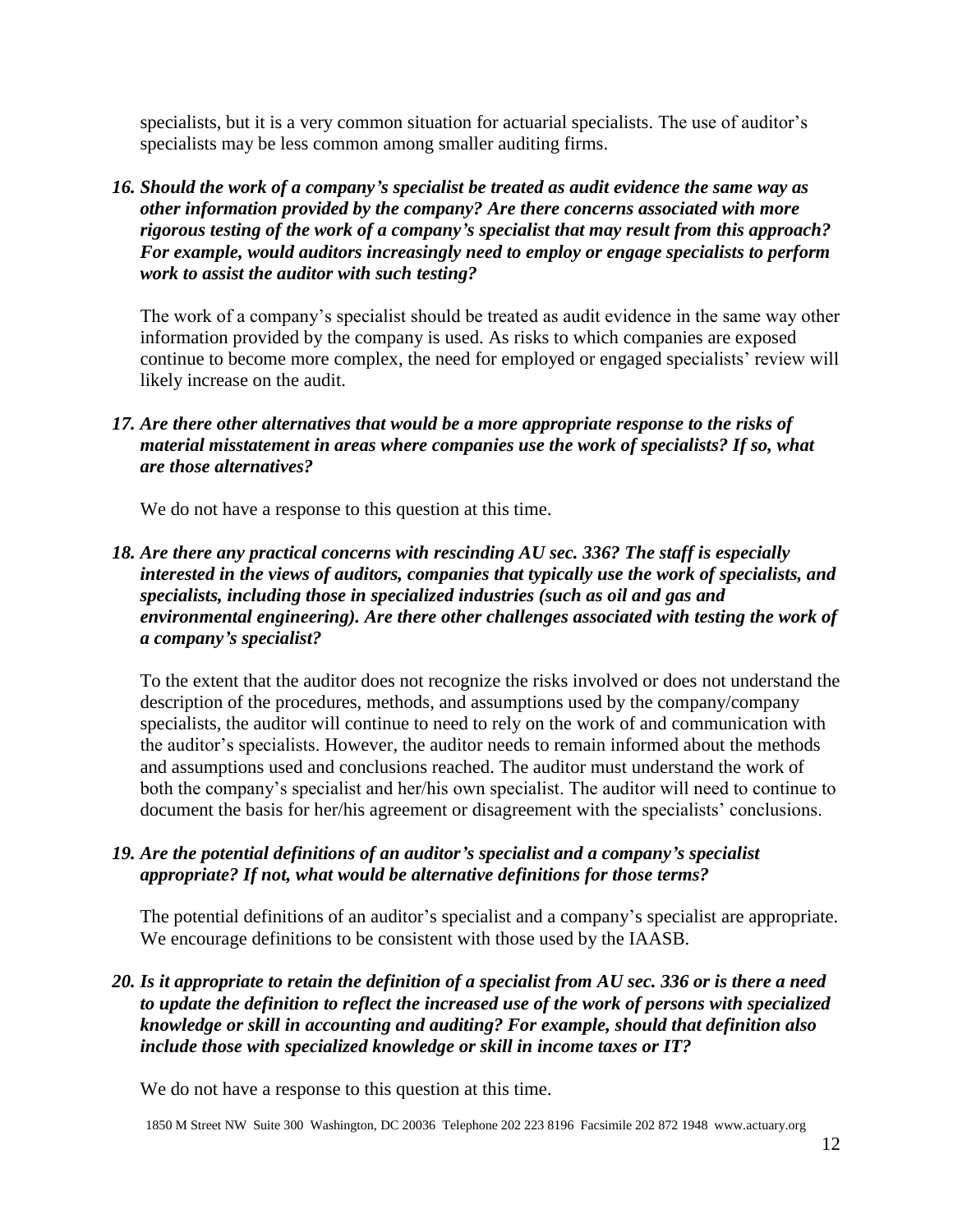*21. Is it clear what constitutes a specialized area of accounting and auditing? For example, are persons with specialized knowledge or skill in regulatory compliance (e.g., related to audits of brokers and dealers) considered to be persons with specialized knowledge or skill in accounting and auditing? Should the staff provide clarification about what constitutes a specialized area of accounting and auditing? Does the discussion in this staff consultation paper appropriately describe when third parties may be inside or outside the scope of the potential definition of an auditor's specialist?*

We do not have a response to this question at this time.

*22. Are the potential requirements to evaluate the knowledge and skill of an auditor's specialist clear and appropriate? Are there other alternatives to accomplish the objectives? Are there other factors that the auditor should consider?*

We recommend emphasizing the importance for actuaries to hold professional credentials associated with current membership of an actuarial body, as described in our general comments.

*23. Are the matters described in the potential requirements on which the auditor and an auditor's specialist should reach an agreement sufficient and appropriate? If not, what other matters should be required to be specified in the agreement before the auditor's specialist performs work to assist the auditor?*

The matters described in the potential requirements on which the auditor and an auditor's specialist should reach an agreement are both sufficient and appropriate.

## *24. Are there any obstacles to reaching an agreement and documenting all of the categories of information described in the potential requirements? Would it be difficult to comply with some of the potential requirements? Are there other alternatives to accomplish the objectives?*

We have not identified any further obstacles. We emphasize that the methods of validating estimates differ by the type of estimate. For example, the re-performance of reserves for life insurance as calculated is valuable. For property and casualty insurance, independent estimates of total claim reserves may be important. In other words, the choice of method(s) used to ensure sufficient appropriate audit evidence is obtained continues to be important and vary by circumstance and the nature of the items being assessed.

## *25. Could the potential requirements for informing the auditor's engaged specialist of his or her responsibilities and reviewing the specialist's work and conclusions result in unintended consequences (e.g., tax or employee benefit consequences)?*

We do not foresee any unintended consequences, but we are concerned about whether an audit firm is able to extend supervisory authority over an employee of another firm or that employee's work product. Relinquishing control of one's employees to an audit firm, while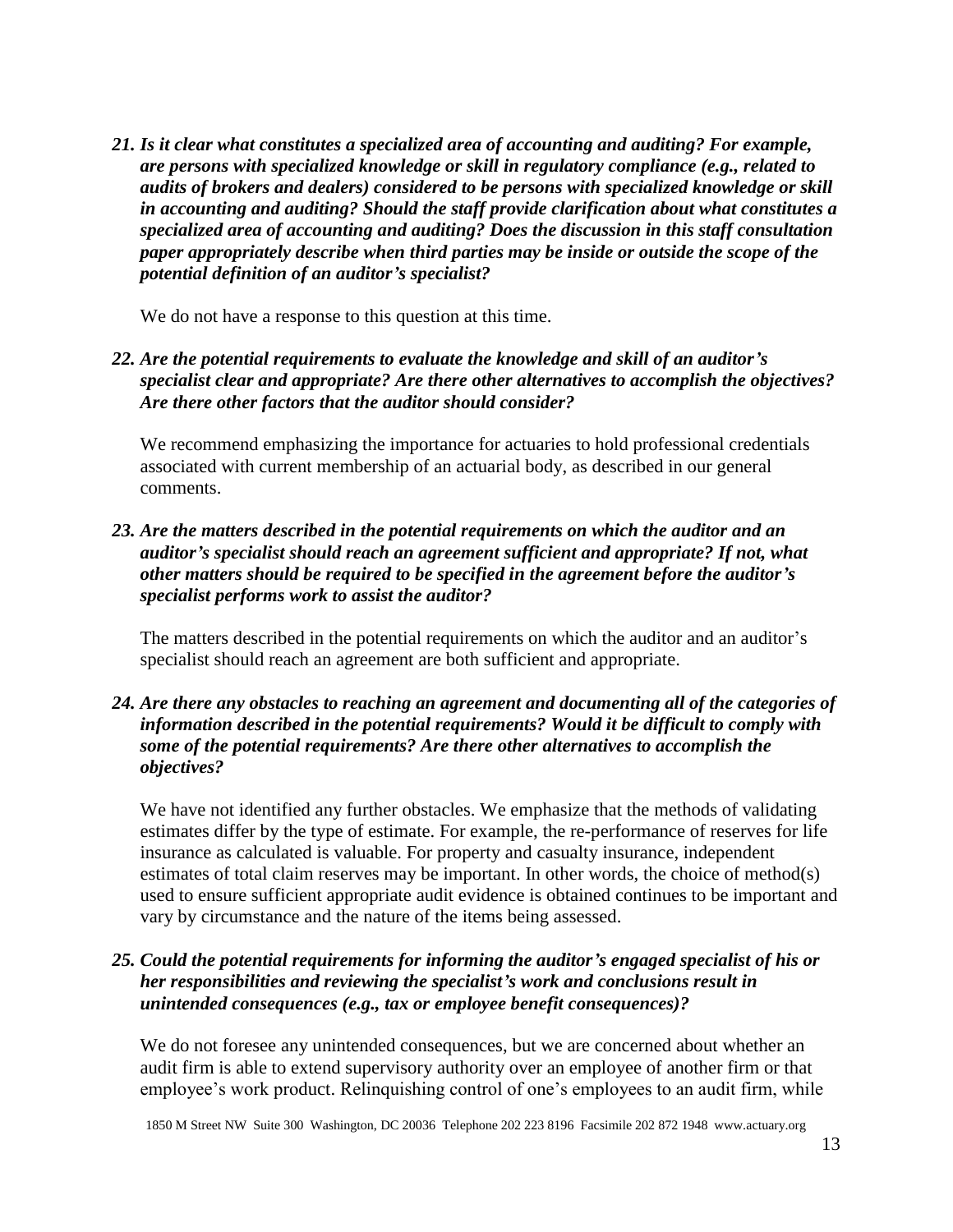retaining the legal risk associated with those employees, could result in some specialist firms refusing to provide audit assistance. This issue could be mitigated if the employer includes a requirement in the engagement letter that the contracted specialist may provide the audit firm with copies of work papers and access to the preparers as appropriate.

*26. How do accounting firms determine what information an auditor's specialist should provide to the auditor? Are there circumstances in which auditors may not retain all audit evidence obtained from the specialist?*

The auditor determines what information an auditor's specialist should provide to the auditor based on the risks and materiality involved and the nature of the item being assessed. The auditor has to determine what information is necessary to form a conclusion regarding whether the information provided forms an adequate basis to conclude whether the information provided in relation to the item being assessed constitutes sufficient appropriate audit evidence.

*27. Do the potential requirements appropriately reflect what the auditor's responsibilities should be when an auditor's specialist develops an independent estimate? How would these potential requirements differ from current practice (e.g., for audits performed in accordance with ISA 620 or AU-C Section 620)?*

The potential requirements appropriately reflect what the auditor's responsibilities should be when an auditor's specialist develops an independent estimate.

*28. Do the potential requirements appropriately reflect what the auditor's responsibilities should be when an auditor's specialist tests the company's methods and significant assumptions? How would these potential requirements differ from current practice (e.g., for audits performed in accordance with ISA 620 or AU-C Section 620)?*

The potential requirements appropriately reflect what the auditor's responsibilities should be when an auditor's specialist tests the company's methods and significant assumptions.

*29. Do the potential requirements appropriately reflect what the auditor's responsibilities should be when the auditor evaluates the results and conclusions of the work of an auditor's specialist? How would these potential requirements differ from current practice (e.g., for audits performed in accordance with ISA 620 or AU-C Section 620)?*

The potential requirements appropriately reflect what the auditor's responsibilities should be when the auditor evaluates the results and conclusions of the work of an auditor's specialist.

### *30. Do the potential requirements provide appropriate direction for the auditor's consideration of any limitations, restrictions, and caveats in the report of an auditor's specialist?*

The potential requirements provide appropriate direction for the auditor's consideration of any limitations, restrictions, and caveats in the report of an auditor's specialist.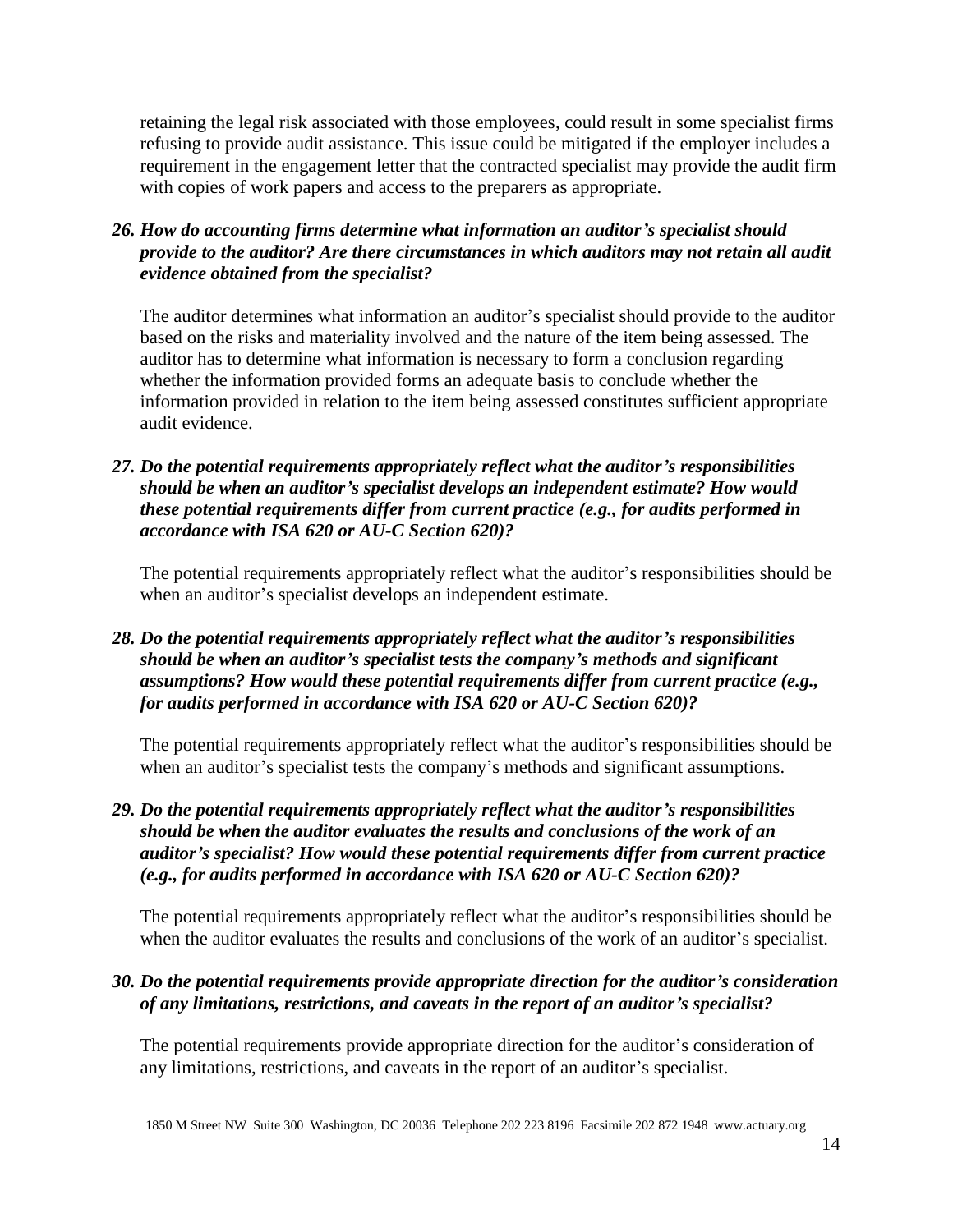### *31. Are the potential requirements for evaluating the work of an auditor's specialist appropriate for all types of specialists used in audits (e.g., valuation specialist, actuary, geologist, lawyer, or engineer)? If not, how should the potential requirements be tailored?*

The requirements for evaluating the work of an auditor's specialist should be tailored based on the risk of material misstatement and the factors outlined in our opening comments. This would include the professional accreditation of the specialist, their experience relative to the balance being tested, and their association or organization's code of conduct, standards of practice, and continuing education requirements.

#### *32. How does the auditor evaluate relationships between an auditor's engaged specialist and a company under AU sec. 336?*

We do not have a response to this question at this time.

### *33. Are the potential requirements under the enhanced objectivity approach for the auditor's use of the work of an engaged specialist appropriate and feasible?*

Given the size, scope, and operating structure of many consulting firms, it would be impractical to establish independence in most cases. We believe that such independence requirements may be onerous in some cases, as the tracking systems may not be in place for everyone in the chain of command, reducing the willingness of certain consulting firms to make their resources available to the auditor.

It is important to establish the objectivity of engaged specialists with respect to the company. We would favor the concept of enhanced objectivity outlined in the consultation paper as it applies to the individual specialist and his or her team working on the engagement and not the specialist's employer in the circumstances noted in our response to question 35.

## *34. Should the auditor's engaged specialist (and his or her employer) be required to meet the independence criteria of Rule 2-01? Are there certain types of specialists that would not be able to satisfy these criteria? Could these criteria affect the availability of specialists?*

Requiring independence in the accounting sense for engaged specialists is not practical. However, independence in a general sense is important, as described in annotation 6-1 in the actuarial profession's code of conduct:

"An Actuary who is not financially and organizationally independent concerning any matter related to the performance of Actuarial Services should disclose to the Principal any pertinent relationship that is not apparent."

In the case of the auditor's engaged specialist, the Principal would be the audit firm. We also believe that objectivity is important.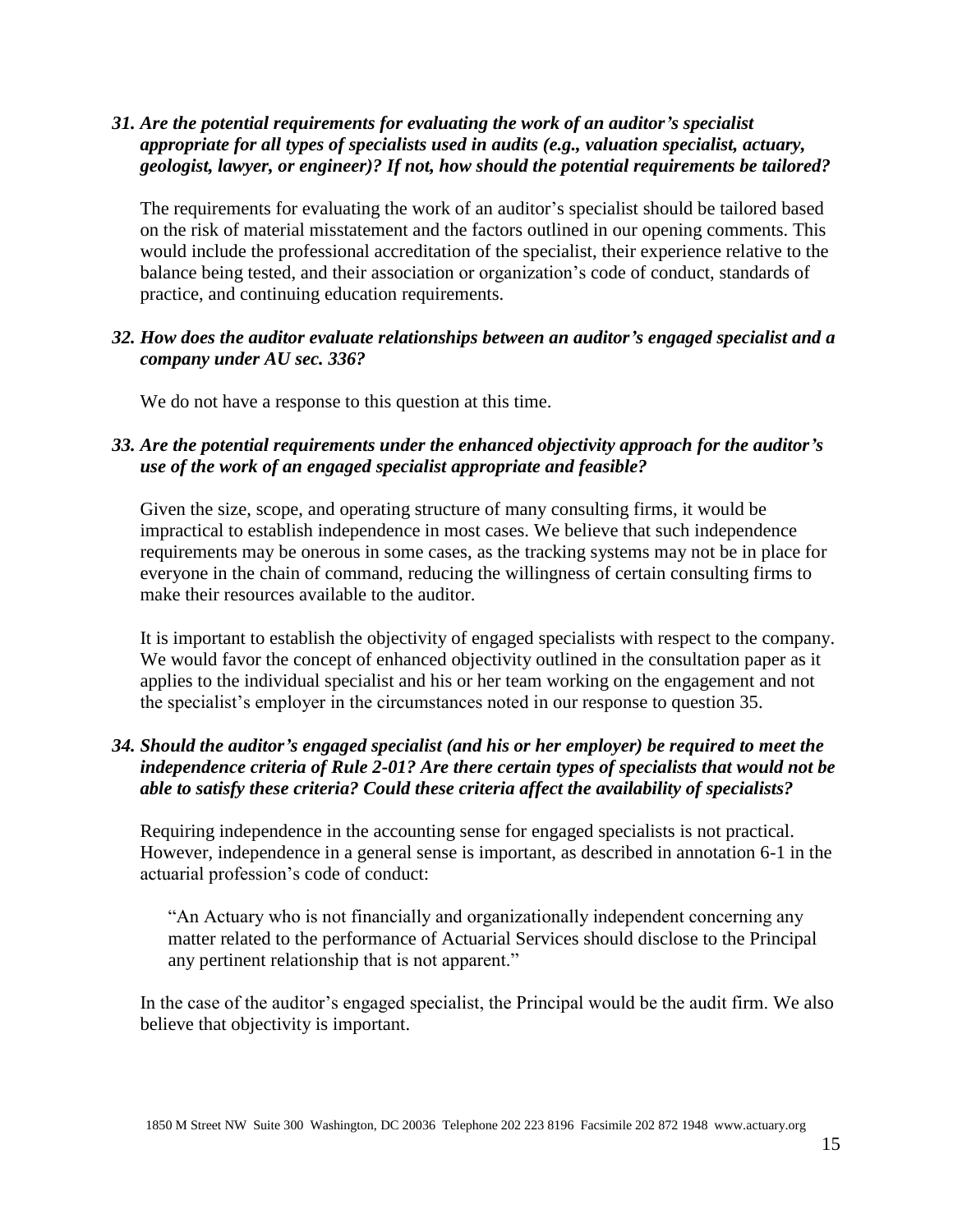*35. Are the potential requirements for the auditor to obtain information regarding business, employment, and financial relationships between the auditor's specialist (including his or her employer) and the company appropriate? If not, should other relevant factors be added to the potential enhanced objectivity requirements? For example, should the potential requirements take into account information barriers or other controls to address conflicts of interest at a specialist's firm?*

Some aspects of the potential requirements for the auditor to obtain information regarding business, employment, and financial relationships between the auditor's specialist and the company may be impractical (e.g., the tracking of all business relationships with a specific company may not be possible for a non-audit firm). However, it is appropriate for the auditor to identify whether any of these relationships exist for the individual specialist in charge of the consulting assignment. One option might be a simplified approach whereby the auditor asked for consulting fees from the audited company in the last fiscal year of the consulting firm as a percentage of the specialist's firm total consulting fees. The request could be made in broad bands (e.g., less than 5 percent, 5-10 percent, or greater than 10 percent).

*36. Are the potential requirements for the auditor to evaluate the objectivity of an auditor's specialist appropriate? Is it appropriate to apply the reasonable investor test as an overarching principle in assessing the specialist's objectivity? If not, are there other relevant factors that would be helpful to add to the potential requirements? For example, should the potential requirements take into account "threats" to objectivity and "safeguards" to reduce the threats, as provided in ISA 620?*

We do not have a response to this question at this time.

#### *37. Does the enhanced objectivity approach provide sufficient assurance that the work of an auditor's engaged specialist will not be influenced by business, employment, or financial relationships?*

If the enhanced objectivity approach is adopted, no additional rules are needed. We note that Precept 1 of the actuary's code of conduct mandates performing engagements with integrity:

"An Actuary shall act honestly, with integrity and competence, and in a manner to fulfill the profession's responsibility to the public and to uphold the reputation of the actuarial profession"

We believe objectivity is a key element of integrity.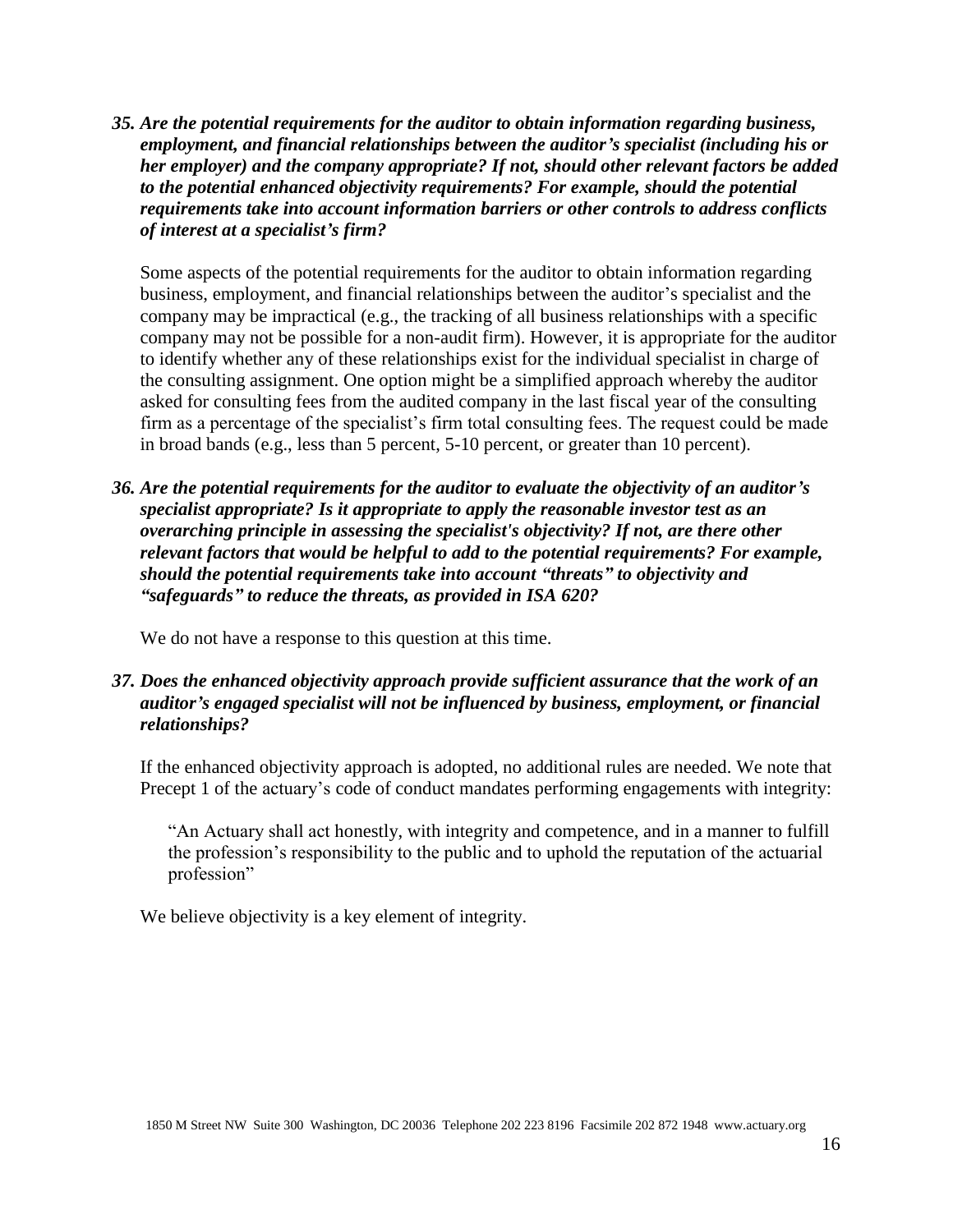*38. Is the potential requirement that the auditor obtain information about the process used by the auditor's engaged specialist to formulate the responses to the auditor's request for information appropriate and sufficiently clear? If not, are there other relevant factors that would be helpful to add to the potential requirement?*

The potential requirement that the auditor obtain information about the process used by the auditor's engaged specialist to formulate the responses to the auditor's request for information is appropriate and sufficiently clear.

## *39. Does the specialist (or his or her employer) typically have a system in place capable of tracking the information to respond to the auditor's request? If not, could a system feasibly be created?*

It is unlikely that engaged specialists (other than those employed by another audit firm) would have a system in place to track this information. It may not be feasible or costeffective for the consulting firm to build one.

- *40. For accounting firms that use the work of an auditor's or a company's specialist for public company audits:*
	- *a. In how many (e.g., what percentage) of those audits is the work of specialists used? Provide details within the following categories:*
		- *i. Auditor's employed specialists;*
		- *ii. Auditor's engaged specialists;*
		- *iii. Company's employed specialists; and*
		- *iv. Company's engaged specialists.*

We do not have a response to this question at this time.

### *b. For the auditor's specialists described in a.(i) and a.(ii), what is the ratio of specialist hours to total audit hours?*

The ratio of hours of a specialist to those of the total audit varies.

#### *c. How are the auditor's engaged specialists compensated?*

Compensation for engaged specialists can either be on a fixed fee or on a rate per hour, depending on the arrangement.

## *41. What are the likely economic impacts, including benefits and costs, of the potential alternatives discussed in this staff consultation paper? Are there any unintended consequences not already identified that might result from the alternatives?*

We do not have a response to this question at this time.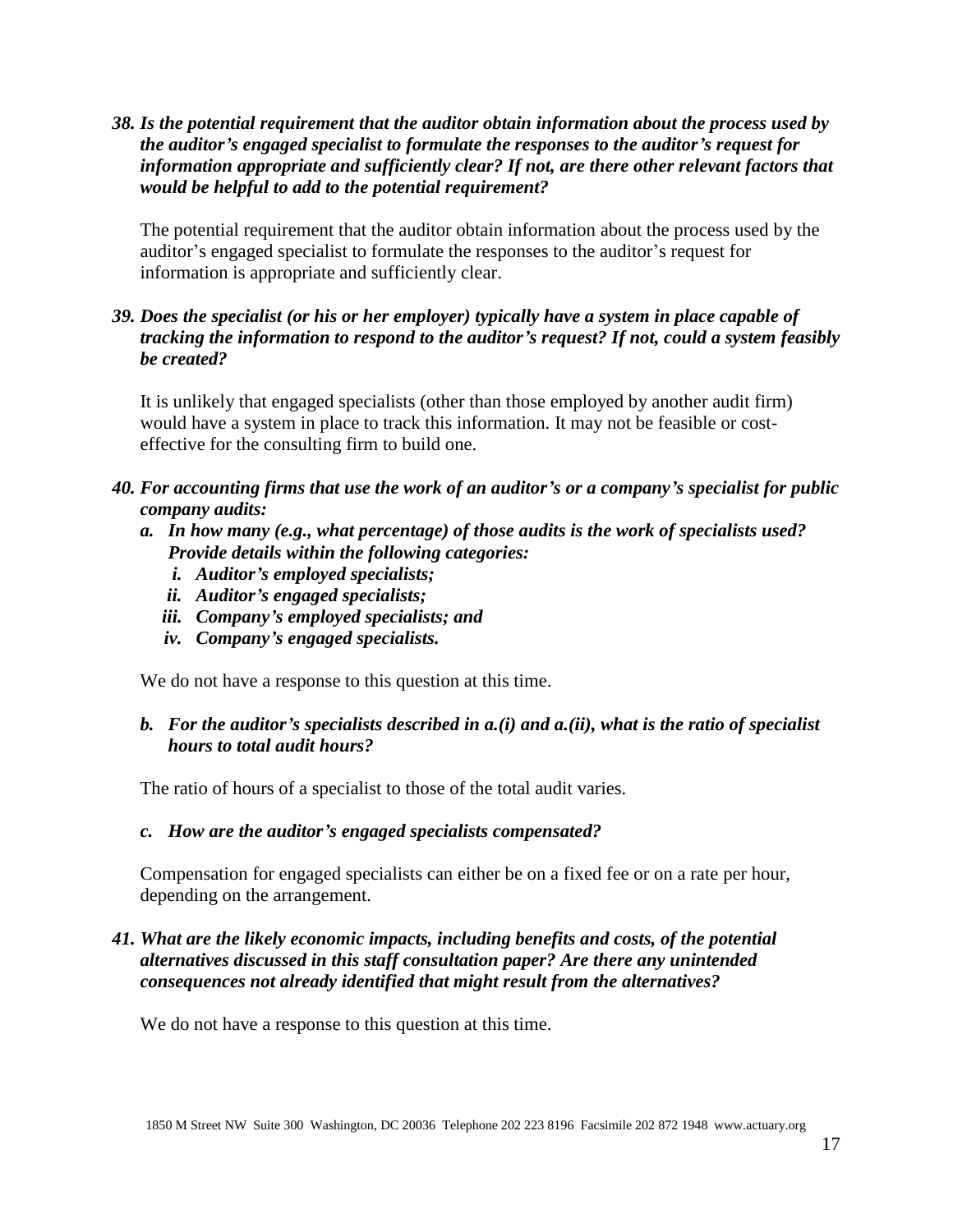*42. To what extent would the potential alternatives help to improve audit quality or reduce the incidence of undetected misstatements, audit deficiencies, and fraud?*

Overall, we believe that it is more important to ensure that existing standards are applied rather than adding additional standards.

*43. Would any of the potential alternatives lead to increased cost? If so, what are the estimated (i) number of audits affected and impact on audit hours and cost and (ii) effects on companies' costs?*

We do not have a response to this question at this time.

*44. Do the incremental costs associated with any of the potential alternatives decline as an accounting firm uses specialists more frequently?*

We do not have a response to this question at this time.

*45. Are the costs of the potential alternatives likely to be reduced in years after the year of initial implementation?*

After the initial education of auditors on the new rules, it is possible there would be additional costs, but we do not believe they would be appreciable.

*46. Are the economic impacts of the potential alternatives likely to be different for audits involving (i) emerging growth companies, (ii) brokers and dealers, (iii) companies in specialized industries, (iv) companies in certain stages of their life cycles (e.g., development stage), and (v) the use of the work of specialists in specific fields of expertise? If so, provide relevant details.*

We do not have a response to this question at this time.

*47. Are the economic impacts of the potential alternatives likely to affect accounting firms of different sizes differently? If so, provide relevant details. Are there other alternatives that might address the need for improvement noted in this staff consultation paper at lower cost or greater efficiency?*

Smaller audit firms tend to rely on engaged specialists to a greater extent than employed specialists. However, smaller audit firms also tend to have clients that require fewer special needs. Most entities are audited by large audit firms that typically employ specialists.